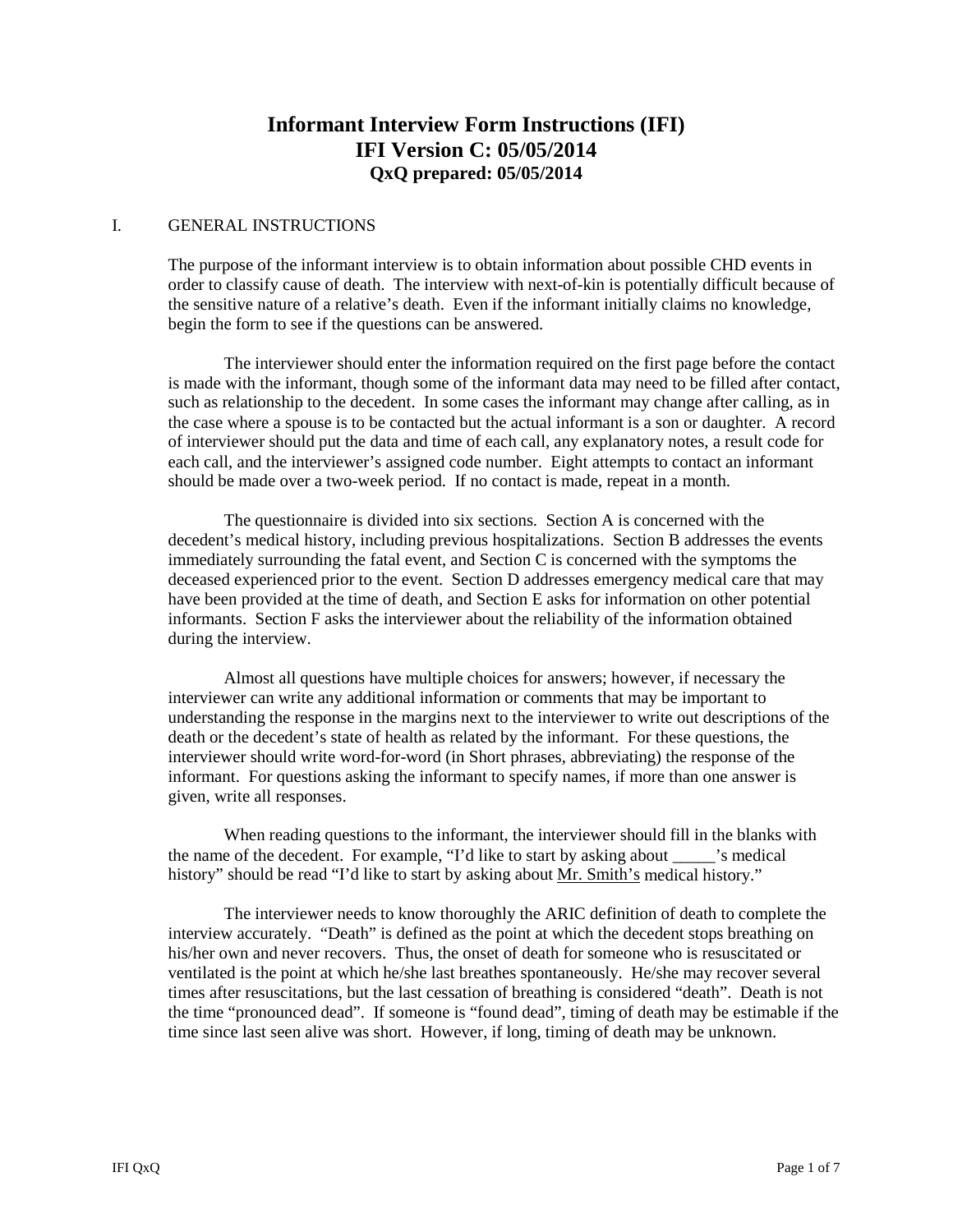The interviewer should be familiar with skip patterns and nature of each question. Several questions are similar, with only subtle differences. The interviewer must make the distinction clear to the informant. Such questions may sound repetitive and are easier if clarified.

If informant contradicts a previous answer, probe to clarify and correct if obviously wrong.

If informant says at the start of the interview that he/she does not know anything about the death, coax the informant to start the interview and try to complete. If the informant is obviously not helpful, gracefully end the interview.

Ask for next-of-kin record during the interview if appropriate but get written permission only if needed. Written release need not be witnessed. Attached is an example of a release form for written permission.

Finally, the interviewer is responsible for reviewing and editing the Informant Interview Form thoroughly following the interview. Review every question and the skip patterns carefully. Every question must be answered unless skip patterns indicate otherwise. The description of the events preceding the death (Q2) is extremely important for diagnostic purposes. Make sure that the description includes the timing of events and the symptoms experienced.

### II. DETAILED INSTRUCTIONS FOR VARIOUS QUESTIONS

0. Result Code: When the IFIC has been successfully administered, or the supervisor determines that all contact efforts have been exhausted, the final screening result code is circled in the RESULTS CODE BOX on the "Record of Calls" form, and entered in this field.

### A. HISTORY

- 1. This question asks for the relationship of the informants to the decedent. Make sure not to reverse this; for example, "She was my mother" should be answered "daughter/son". "Other relative" includes aunt, uncle, cousin, in-law, and grandparent.
- 2. This question refers to any restriction from the decedent's usual day-to-day activities. It excludes the events at death.
- 3. "Being cared for" refers to attendant medical care because of disability or sickness.
- 4. Fill in as much information as is known by informant. If the informant asks why this is needed, explain that it may be important to get additional information from the nursing home, with permission, to understand the cause of death.
- 5. Any hospitalization for any reason is "yes".
- 6. Read the list and mark appropriate answer(s). If "other" is marked, specify in informant's own words.
- 7. Date of hospital admission. Record date of hospitalization. If decedent was hospitalized more than once or stayed in more than one hospital, record the most recent on the form, then list all dates, names, cities and states of other hospitalizations on a separate piece of paper. If exact days are unknown, fill in month and year. Missing values are indicated by "=" (equal sign) in appropriate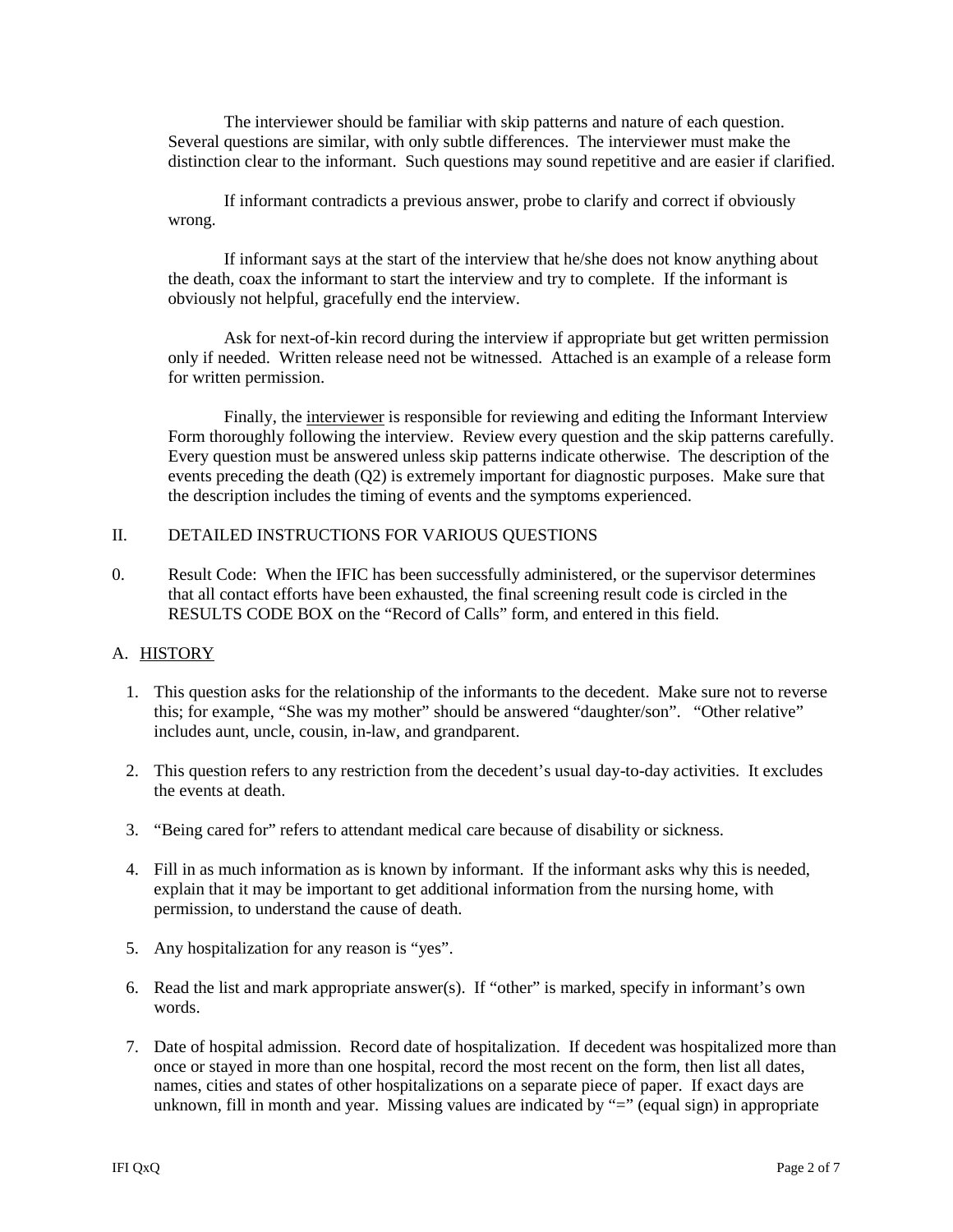field. (Note: an HRA form will need to be completed for each hospitalization for "heart attack" or "heart surgery" within 28 days of death, regardless of day of discharge. If a cohort case, obtain an

HRA for each hospitalization. If not a cohort member, obtain an HRA for each hospitalization, if from a catchment area hospital, regardless of day of discharge. Each hospitalized event for "heart attack" or "heart surgery" occurring within 28 days of death and the death event should have different ID numbers.

- 8. Record the name, city and state of the hospitalization recorded in Question Seven.
- 9. Refers to any encounter with a physician for any reason in the month preceding death including final symptoms.
- 10. This should be the most recent. If more than one physician seen, provide names and addresses of most knowledgeable two.
- 11. Record name and address of decedent's "usual" physician. If same as most recently seen (Q10), record "same".
- 12. This question refers to chest pain from heart disease at any time before death. Angina or angina pectoris or a heart attack would be considered "yes" responses. Pain in the left arm or shoulder, jaw, or upper abdomen is considered equivalent to chest pain.
- 13. Refer to list of names for nitroglycerin if informant hesitates. Nitroglycerin is usually administered as a small tablet placed under the tongue but may be taken as a pill, an ointment, or as "skin patch".
- 14. Be aware that this refers to past history and does not include the fatal event under consideration (emphasize ever) and clarify to the interviewee, if required.
- 15. Synonyms for heart attack are "myocardial infarction", "MI', coronary occlusion.
- 16. Coronary bypass involves surgery bypassing the blocked coronary arteries with vessels removed from the arm or leg. "Balloon dilation" or "PTCA" are other terms for angioplasty. A cardiac catheterization, coronary angiography, or angiogram for diagnostic purposes without angioplasty should be answered "no".
- 17. If yes, specify the condition in the informant's own words. Hypertension does not qualify here as a heart disease or condition. Conditions recorded in this section should not be conditions directly related to or resulting from past MI recorded in Q14. Probes may be needed.
- 18. A stroke is a brain hemorrhage or ischemia (blockage of blood flow) also known as cerebrovascular attack, cerebral hemorrhage, or blood clot on brain.
- 19. This includes the final, fatal event under consideration.
- 19 a. History of Cigarette Smoking. A positive history would be 100 cigarettes or more in a lifetime. Do not consider cigar or pipe smoking.
- 19. b. History of Diabetes. Either a physician or medical person telling them they had diabetes or high blood sugar.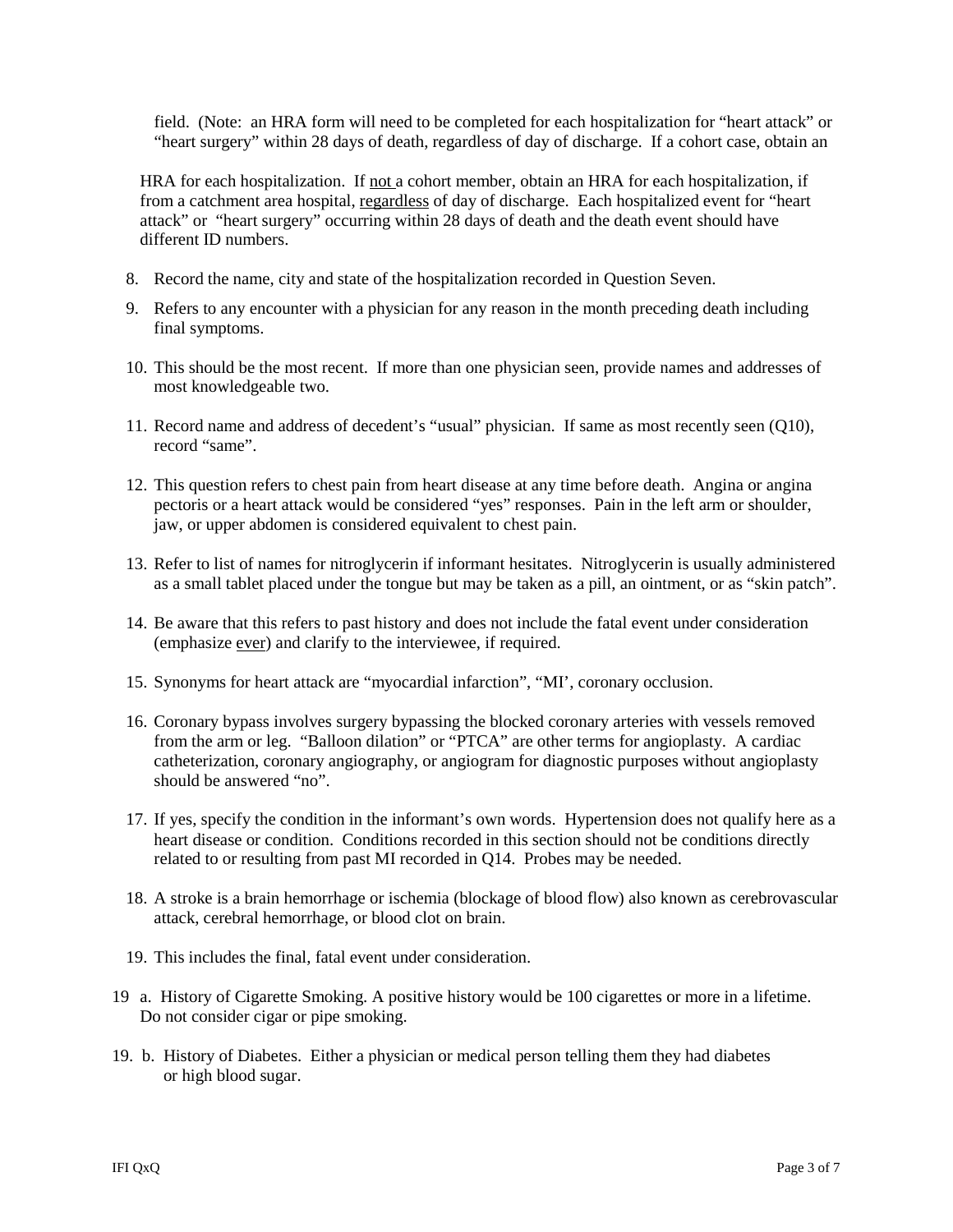## B. CIRCUMSTANCES SUROUNDING DEATH

- 20. Narrative: Write out as close to word-for-word as possible, using short phrases. Probe neutrally for symptoms, order and timing of events, medical care, etc. Record these important items verbatim; try to limit the narrative to the space provided. When describing the events surrounding the death itself, be sure to differentiate between the onset of the last symptoms, the death (recalling definition of death), and being "pronounced dead".
- 21. "Present" is defined as being within sight or sound of the deceased at the time of death; for example, Present: lying next to in bed, in next room and could be heard, left decedent alone momentarily. Not Present: in another room out of sight and sound, outside out of sight and sound, left decedent alive and returned after 5 minutes, talked to on phone sometime right before.
- 22. These questions ask whether anyone was present at the time of the decedent's death (defined
- 23. above). If the decedent died in his/her sleep with someone nearby; Question 22 should be answered "Yes".
- 24. Mark the shortest interval known to be reliable. If the informant hesitates, read the intervals in order starting with the shortest.
- 25. This question refers to the place where the decedent died, as defined in the general instructions. Read the question, wait for a response, and mark appropriate answer. If the informant needs prompting, read the list. If the informant says "in the hospital" ask if he/she died in the emergency room. If yes, mark appropriate response.

### C. SYMPTOMS

26. We are primarily interested in acute symptoms, not chronic. Thus, if a person had been generally fatigued for a month and then had chest pain one hour before death, it is the chest pain that was the last episode. Similarly, if someone had a long history of angina but, not having acute pain, suddenly collapsed and stopped breathing, the onset of the final episode was the time of collapse. If the death occurred while sleeping or while someone was within hearing range of the decedent, the interval between onset and death is considered to be instantaneous. If the decedent was found dead (no one close enough to see or hear him/her), the onset may be unknown.

Onset of last episode is defined as being at that point in time when new symptoms cause a change in activity. If the symptom is chronic (e.g., longstanding exertional chest pain), there must be a change in severity or frequency. Symptoms might be stepwise (e.g., one chest pain, then a more severe one an hour later). In this case it is the first pain, if it was new and caused a change, that is the onset of the final episode. The final episode for someone who collapses again began at the first collapse. Interviewers will have to probe and define onset specifically for each informant.

The difference between Q12 and 26 is the time period referred to. In Q26, the time is specific: within 3 days of death. In 12, the decedent could have experienced pain at any time prior to death. If Q26 is answered "no" skip to Q30, as Q27-29 refer to an episode of pain with 3 days of death.

The location of the pain or discomfort referred to in Q12 and 26 is specific. If the pain was experienced at sites other than the chest, (left arm or shoulder or jaw), the answer should be "no" If the informant is unsure, but is leaning toward a "yes", then proceed as with a "yes".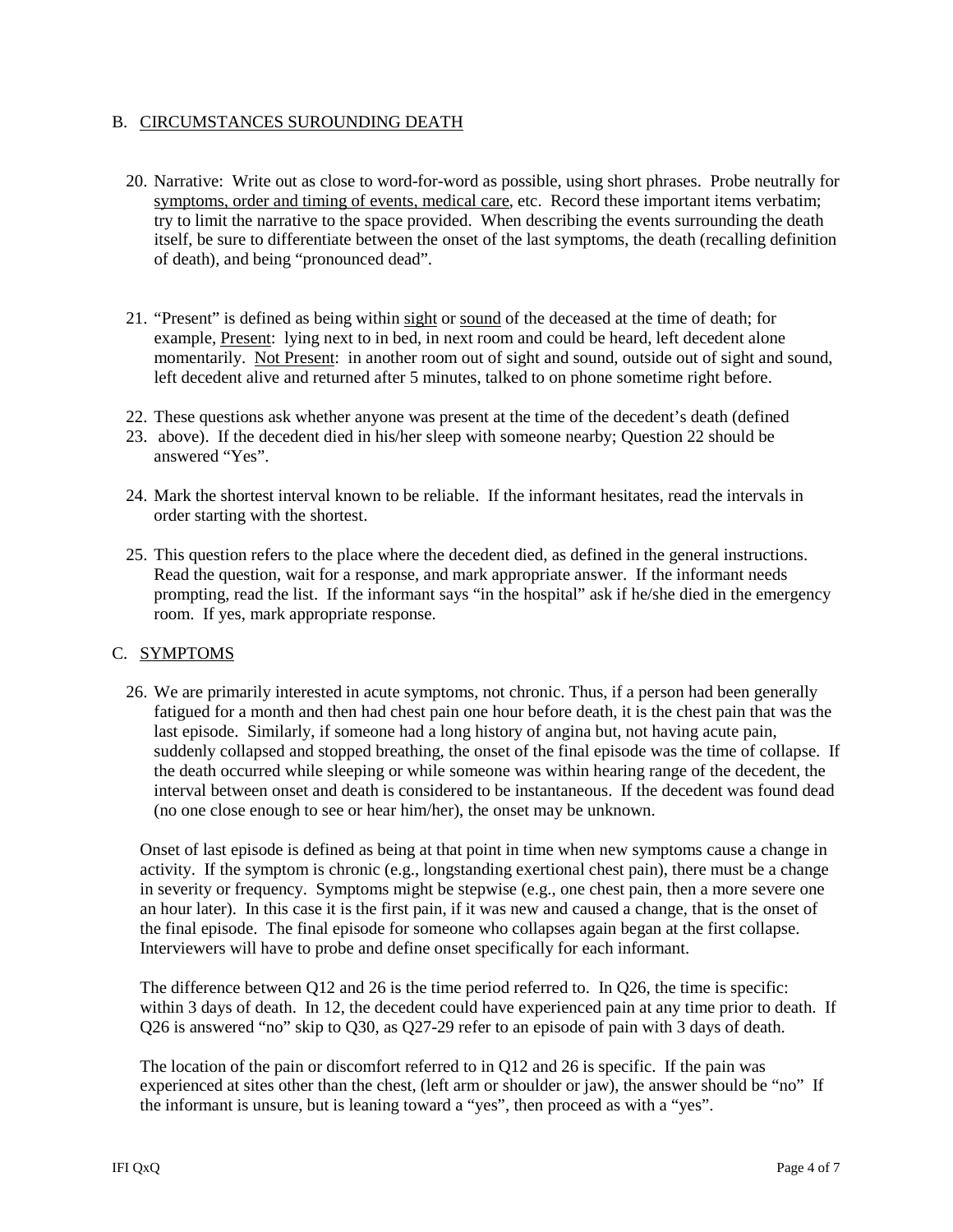If decedent was found dead, Q26 must be answered either "yes" or "unknown". If the decedent was found dead, most of the answers will be "unknown". In this case, skip quickly through, verifying that the answers are unknown.

- 27. The option "yes" is checked if the pain occurred anywhere in chest within 3 days of death.
- 28. A list of names of "nitroglycerin" preparations is provided in the medication list and should be consulted if informant isn't sure or offers a brand name.
- 29. This is a crucial question for timing of death. Use the definition provided above for death and onset of the final episode in order to clarify timing. Read the question, wait for response, and mark the shortest interval known to be true. If the informant hesitates read the list and mark the appropriate response. The informant may have given a time interval when answering Q26. If so, the interviewer may want to preface the question stating the time interval and asking for confirmation (e.g. "You mentioned that \_\_\_\_ had chest pains two days before he died. Is that when the chest pain began?).
- 30. This question asks about any symptoms other than pain or discomfort in the chest. The timing of onset of these "other" symptoms is crucial. After each "yes" answer, probe to make sure the onset was within 3 days, and that the condition was not longstanding or "usual". Read the list slowly and fill in the appropriate answers.

### D. EMERGENCY MEDICAL CARE

Read the introductory statement. If an ambulance service (or other emergency medical service such as a fire department) was mentioned earlier, the interviewer may want to preface questions with a statement acknowledging that such information was given.

- 31. This question refers to calling for help. If no one was called, skip to Q35.
- 32. This question is to determine whether help was called for symptoms, or after informant knew decedent was already dead.
- 33. Read question, wait for response and mark the shortest interval known to be true. If informant hesitates, read the list. Timing is from the onset of the last episode. The following example would be coded E (24 hours or less): "decedent began having chest pain and nausea the night before, but ambulance was not called until the next morning."
- 34. Read the question, wait for response and mark appropriate answer. If the informant hesitates read the list and mark the shortest time known to be true. Be sure informant understands difference between Q33 and Q34.
- 35. The informant may not be familiar with CPR or the procedure of closed chest massage, If this is the case, tell the informant that CPR is a procedure used to resuscitate (restore breathing or revive) persons who are experiencing heart attacks and have no pulse or breath. It usually involves mouthto-mouth resuscitation with compression of the chest to circulate the blood.
- 36. Read the questions, wait for response, and mark appropriate answer. If informant hesitates,
- 37. read the list and mark correct answer.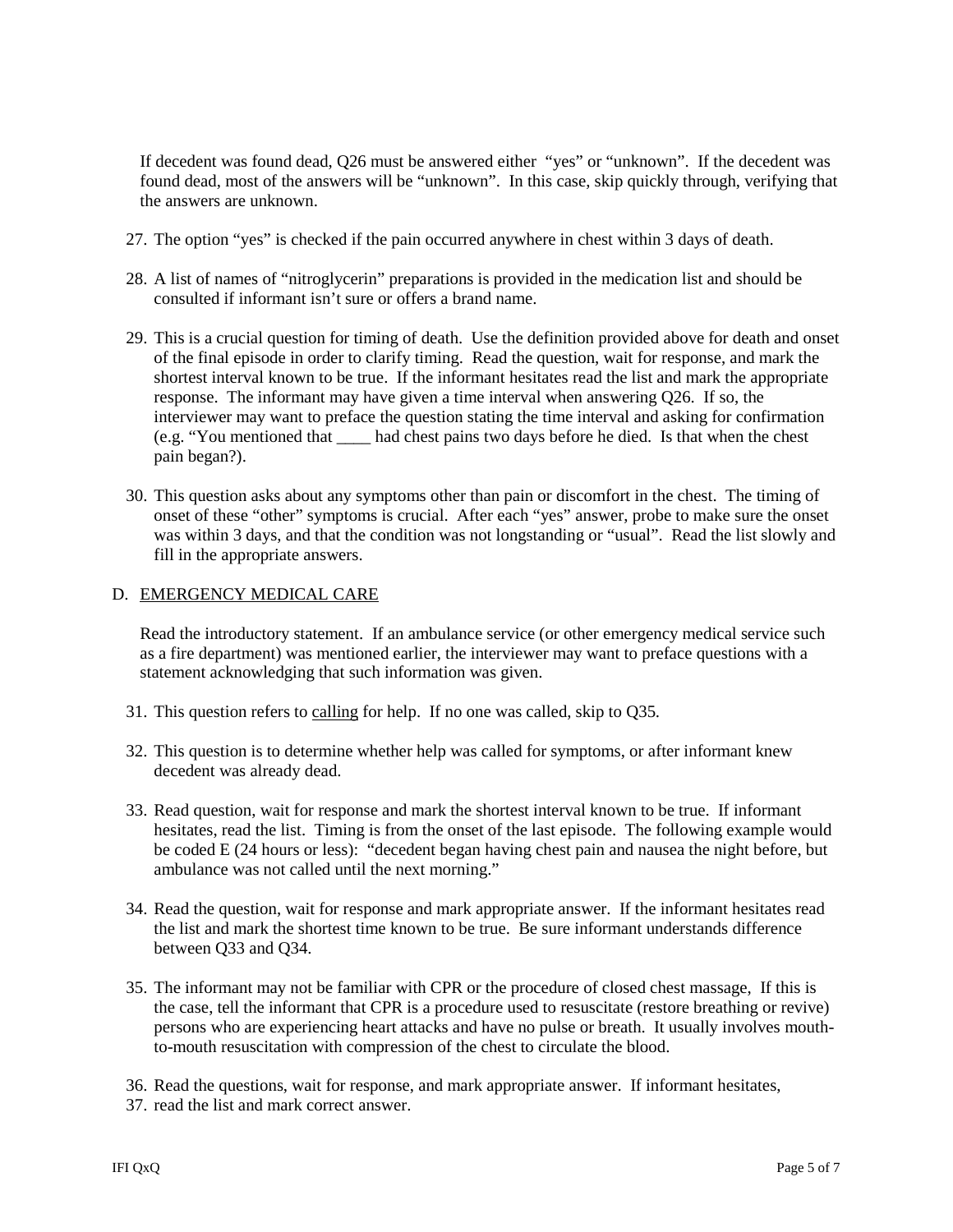- 38. Any mode of transportation (ambulance, private care) sufficient for a "Yes" answer.
- 39. Fill in as much of the answer as is known.

### E. ADDITIONAL INFORMATION

- 40. This question asks if there is any person who may be able to provide additional information about the event leading up to the death or the death itself. For example, a spouse may know most about the three days prior to death while a co-worker actually witnessed the death. (Note: If the answer is "yes", an interview will need to be carried out with this individual.)
- 41-42 Fill in as much information as is known.

Close the interview by thanking the informant and repeating how much the quality of our research depends on the cooperation of people like themselves. After closing the interview, fill in Section F (Reliability) and Section G (Administrative Information).

#### F. RELIABILITY

- 43-46. Complete this section immediately after completing the interview. Remember to fill in your code number.
- 47. The final script may ask the informants to provide consent in order that other sources of information may be contacted. Indicate the informant's response. For those who are not a next of-kin enter the code for "Not applicable".

#### G. ADMINISTRATIVE INFORMATION

- 48. Date of Data Collection: Record the date the informant interview was completed.
- 49. Method of Data Collection: Record whether the interview was completed by recording informant responses first on the paper form, or directly into the computer.
- 50. Code number of the person completing this form. Record the unique ID number of the person (ARIC staff) completing this form.